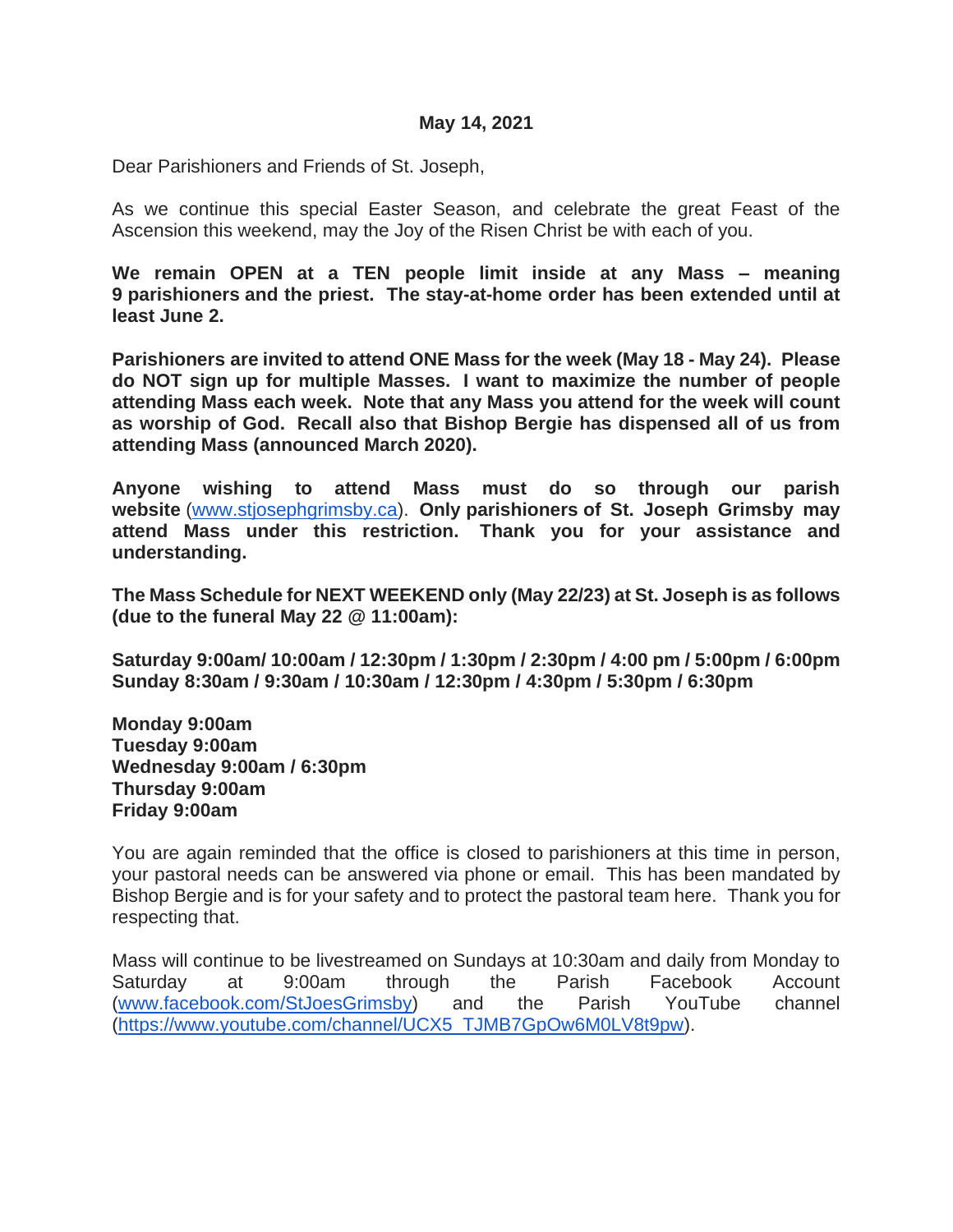Please also note that, at the request of the Bishop, there is to be no parish meetings here on the campus during the lockdown – we are encouraging all parishioners to exploit the digital meetings held here at the parish each week.

### **Important updates:**

1. I pray that each of us are heeding the request of Pope Francis, that all Catholics pray the rosary daily for the end of the Pandemic. Please join me in praying this powerful devotion and invoking the Intercession of our Blessed Mother to bring healing and health to all.

2. Please note that the parish office will be closed on Monday May  $24<sup>th</sup>$  for the Victoria Day holiday.

3. Once the government lockdown ends, I look forward to announcing rescheduled dates for 1<sup>st</sup> Communion. I am hesitant to announce any dates at this time since an extension could cancel the dates again. I appreciate everyone's patience at this time.

3. Thank you for all who supported the Knights of Columbus Wine Bottle sale – pick up will take place next Saturday May 22<sup>nd</sup> from 2-3:30pm and it will be curbside pickup (just like we did for the Pizza Sales orders).

4. I continue to remind all families with young children of the 4 videos I have produced to help families pray the Rosary together as a family. Find these videos on our parish website at the following link: <https://www.stjosephgrimsby.ca/resources/> - scroll to the bottom and you will see the Video links. What a great opportunity to join in prayer as a family and pray the rosary together during the month of May.

5. Please find the attached Financial Statement for the parish for the year of 2020. See my notes below regarding the financial position of our parish during the pandemic. I thank those who continue to support the parish regardless of situation – with their time, talent, and treasure. May the Lord reward you for giving to the Lord who blesses us abundantly.

6. Please note that I have been approached by a property company across the street that needs to have their parking lot paved. We are in the process of determining if they will be using out lot for the next 1-2 weeks and giving the parish a daily donation. In case you see a bunch of cars here in our parking lot for the next two weeks, be aware that we are adhering to the ten person limit in the Church and this is the reason for the extra cars during the day / evening.

# **CHILDREN LITURGY / LITTLE SPIRITS RESOURCES**

Use the link for the most up to date resources for Children's Liturgy [\(https://www.stjosephgrimsby.ca/childrens-liturgy/\)](https://www.stjosephgrimsby.ca/childrens-liturgy/) and Little Spirits [\(https://www.stjosephgrimsby.ca/little-spirits/\)](https://www.stjosephgrimsby.ca/little-spirits/)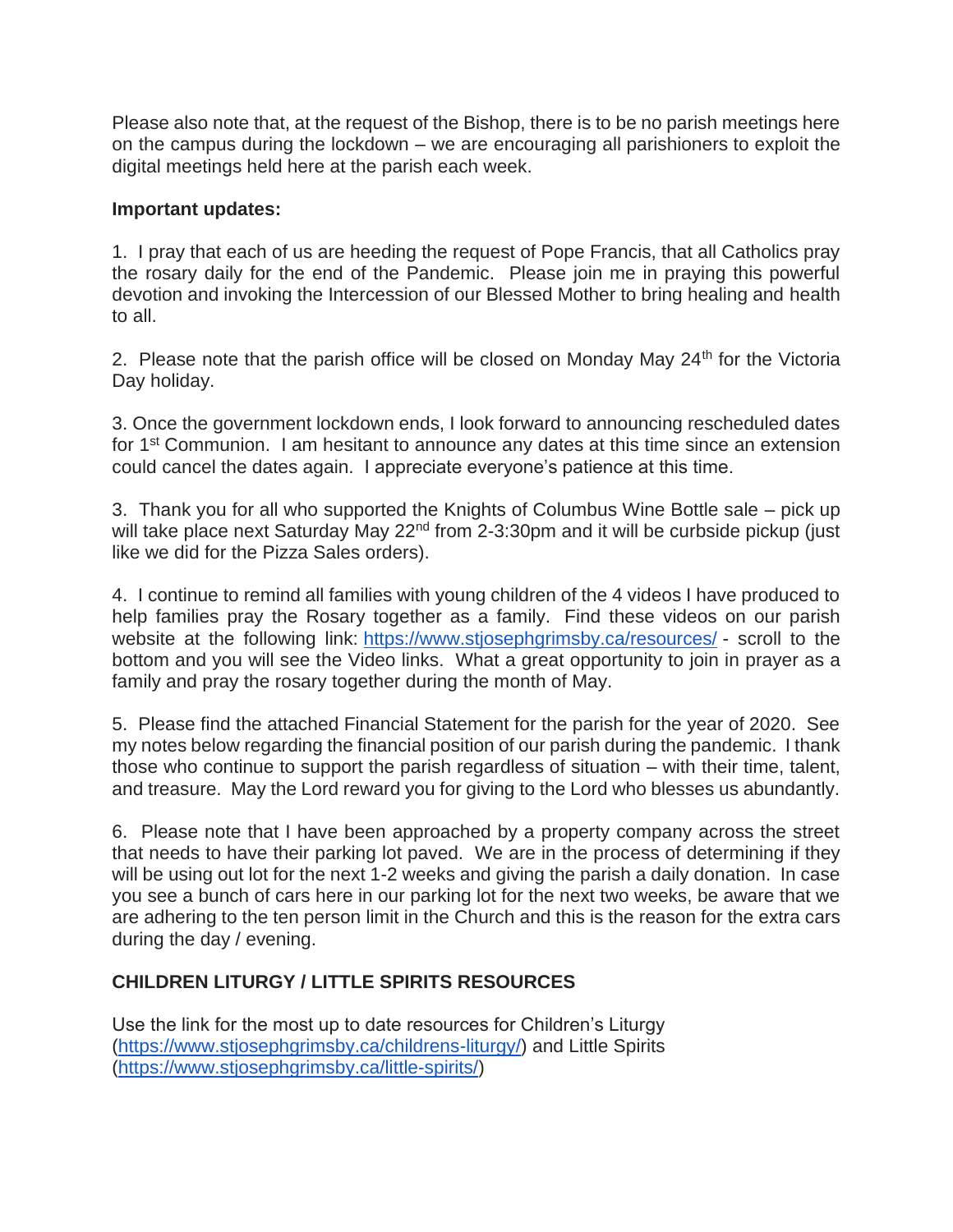# **OTHER IMPORTANT UPDATES**

1. Please continue to remember the parish regarding financial giving. We rely on your weekly contributions to sustain and build the kingdom of God in our parish. You can drop your offerings off in the boxes following Mass this weekend, drop it off in the outside mailbox, bring it to the parish office all week, or through the etransfer option – [myparishgift@gmail.com.](mailto:myparishgift@gmail.com) Thank you in advance to those families who continue to sustain our parish through their contributions.

2. Please continue to support our campaign for the new Heating and Air Conditioning units here at St. Joseph. **This project will cost the parish \$120,000** and your generosity is required to meet these costs. Thank you to those who have already stepped up and made donations – to date, we have **currently raised \$60,715 towards the total**. I am asking all parishioners to contribute significantly to this project since we all expect a warm church in the winter and cool church in the summer months. The old units, original to this church building, lasted us 25 years – and for those of us who are homeowners, we know that we certainly 'soaked' every ounce of life out of them. As you make your contribution, please write **"HEATING / AIR"** on the front of your envelope or in the memo line of an etransfer (*myparishgift@gmail.com*) and those funds will be counted towards your tax receipt for the end of the year. Special envelopes will be available to pick up for this project next weekend. Thank you in advance for your assistance.

3. Confessions will be heard on May 15 from 3-4:00pm in the St. Nicholas Room.

4. The parish website continues to help so many – visit [www.stjosephgrimsby.ca](http://www.stjosephgrimsby.ca/) – and our social media accounts to help enhance your faith. Also please continue to look at the parish YouTube channel for daily updates.

Facebook - <https://www.facebook.com/StJoesGrimsby/> Instagram - <https://www.instagram.com/stjoesgrimsby/> Twitter - <https://twitter.com/stjoesgrimsby>

The parish YouTube channel once again is - [https://www.youtube.com/channel/UCX5\\_TJMB7GpOw6M0LV8t9pw](https://www.youtube.com/channel/UCX5_TJMB7GpOw6M0LV8t9pw)

5. The parish Bible Study – God Talk - continues with its **next session on Tuesday May 18 at 7:00pm**. We will be studying the Gospel of Matthew Chapter 10-11. Click on the link below and join as you are encouraged to deepen your relationship with God and the study of the scriptures. If you need help setting this  $up$  – contact the parish office.

Fr-Rico Passero is inviting you to a scheduled Zoom meeting. Topic: Fr. Rico Passero God Talk Meeting Time: This is a recurring meeting Meet anytime Join Zoom Meeting [https://us02web.zoom.us/j/82763215683?pwd=TnFENVhveEF5VktKem1NMDVMdldzQ](https://us02web.zoom.us/j/82763215683?pwd=TnFENVhveEF5VktKem1NMDVMdldzQT09) [T09](https://us02web.zoom.us/j/82763215683?pwd=TnFENVhveEF5VktKem1NMDVMdldzQT09)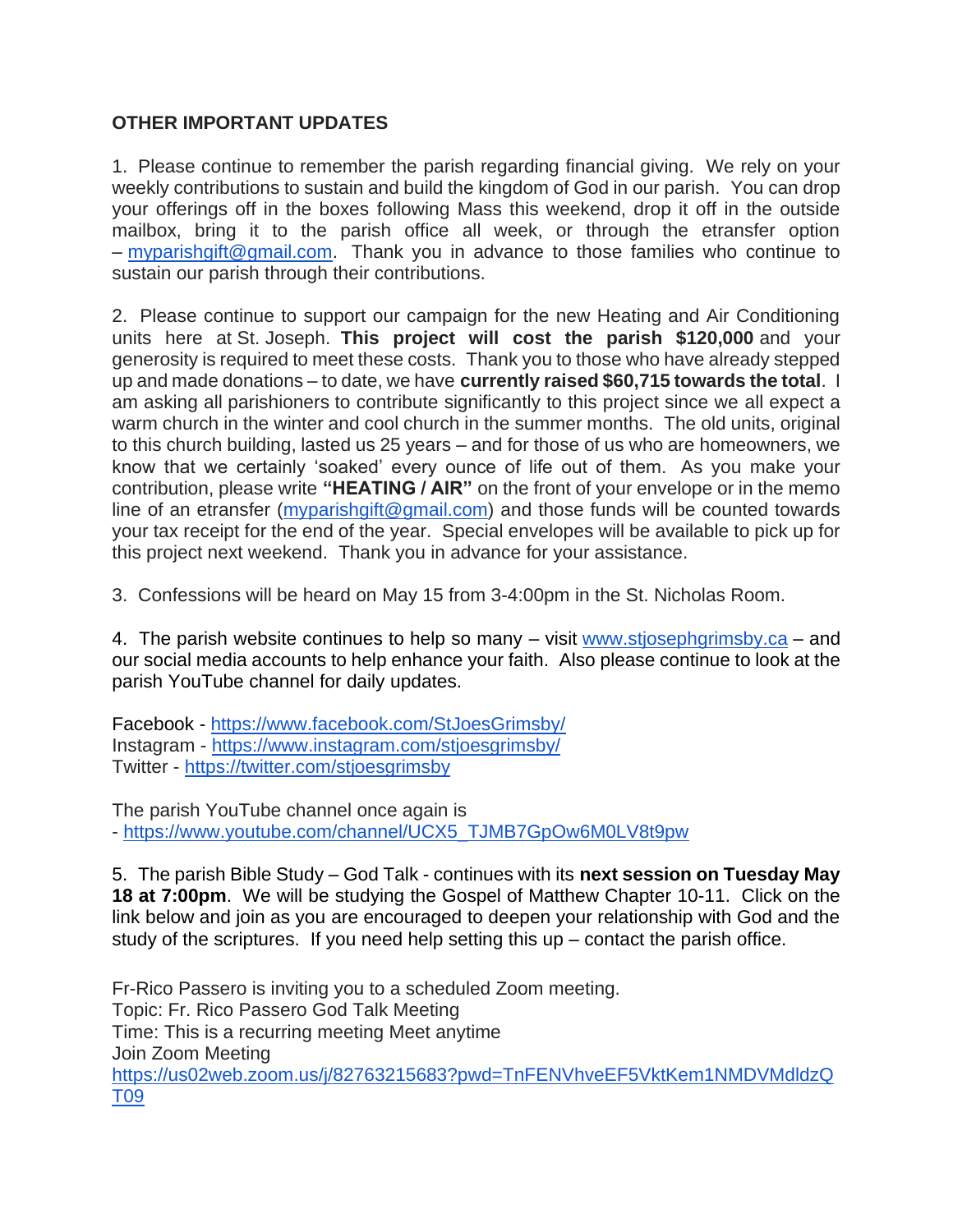Meeting ID: 827 6321 5683 Password: GodTalk

6. **I have just renewed the parish subscription for all families to use the FORMED.org platform which produces many amazing Catholic resources to enhance your faith.** This parish subscription makes it free to all parishioners to use. I have again included the instructions to enroll here:

To log onto FORMED (again FREE to all parishioners)

- Visit [www.formed.org](http://www.formed.org/)
- Click Sign up
- $Click I belong to a parish or organization.$

Type St Joseph Grimsby  $-$  in the "find your parish or organization" box and click on our parish name once it populates.

- **Click Next**
- Add your name and email address then click sign up.
- · Enjoy FORMED

7. The parish schedule for Mass is posted on the sign-up page on the parish website. Again, the Mass is livestreamed daily along with an opportunity to attend Mass physically for those who have registered.

If you have any pastoral needs, please email, or call the parish.

#### **Fr. Rico's Notes regarding the 2020 Parish Financial Statement**

Normally, I give this presentation from the pulpit, however this year I will give it in print form to reach more of an audience, given our 10 person Mass limit.

Firstly, let us thank God for the gift to worship Him weekly in this beautiful community we call home. Each day is a gift from God – and we must always be grateful to Him. The Lord blesses us abundantly and calls us to faithful stewardship.

Thank you to all those who continue to support the mission of St. Joseph's Parish. There are many faithful parishioners who have not forgotten their parish during this time. Thank you to those who continue to give to God with a cheerful heart. I am often humbled by those who give so generously, not only of their finances, but more importantly of their time and talents too. I could not lead our amazing parish without you the faithful people. Along with our strong Parish Team – we do our best to meet your spiritual and pastoral needs. Thank you from the bottom of my heart for your love, care and passion for Jesus Christ and the desire to do your part to live out the Gospel message and bring God to the people of Grimsby and abroad.

What a joy to be with you – even during this time of pandemic. Our faith brings us together and thankfully in person (though in small numbers) along with the gift of technology, we are still able to gather as the Communion of Saints. God is so good!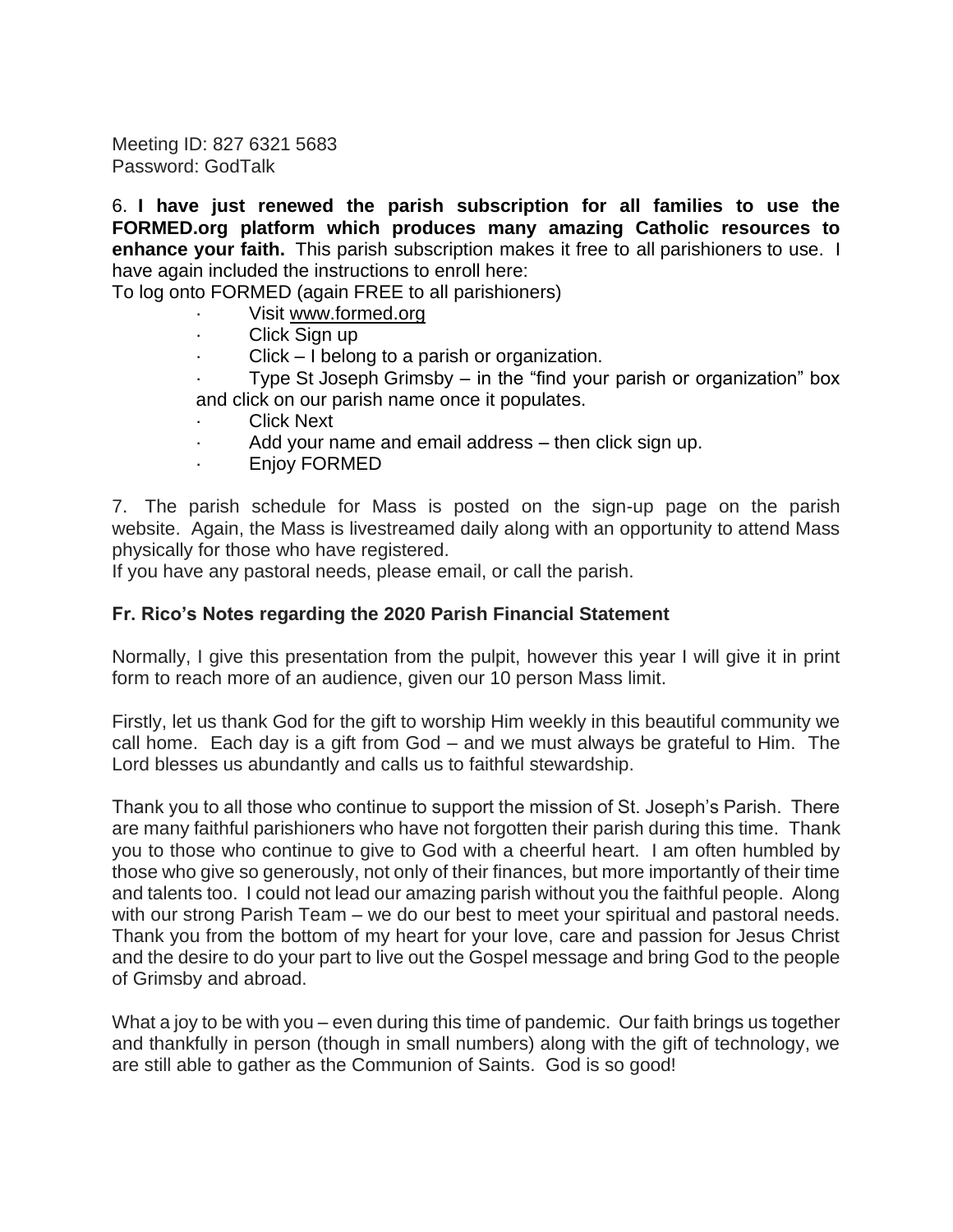I wish to present our status from a financial position. The presentation of this statement was delayed by the finalizing of the new digital sign in front of the church (a 2020 expense/project) and the delayed billing of the parking lot improvements. Thank you for your patience.

As I have brought to our attention, our overall giving from St. Joseph's parishioners is down significantly. Weekly giving is down over 50-60% each week from parishioners currently. On one level, this could be expected since attendance is also down, however there are many ways in which all parishioners can continue their giving – even while worshipping at home.

When you examine the Financial Statement – it may appear that the parish is doing great – however the numbers are misleading. Because of my commitment to a strong online presence, our parish continues to be gifted by many people from outside of our parish community by gracious financial giving. I remind all 3,000 families that make up our parish – that the ongoing care and growth of our parish and its programs / needs is a shared responsibility by all who call this church home.

While I understand that some parishioners have been affected by the COVID-19 situation in an economic way, many of our people have not. For those who have lost their jobs or suffered a significant reduction in salary – let it be clear that this appeal is not targeting them. For some finances have never been tighter and I continue to lift you all in prayer. My own brother Anthony is an entrepreneur in Toronto and has been forced to remain closed by government mandate since November. I am appealing to those whose income has not been affected negatively by the pandemic and for those whose businesses / personal situations have flourished at this time. One of our most significant needs is of course to pay for the cost of the new HVAC system. As you are aware, we are currently at 50% of our overall goal.

I challenge each of us, to look at our household income and truly determine if we are giving back to God as He calls us to. The concept of tithing – giving one tenth of one's earnings to God – is both biblical and part of our Catholic tradition. I wonder if each of us gives serious attention to what is given to God each week. If one's family is not currently tithing – I encourage you to begin by giving 1% of your household income to the church. Think of the possibilities in our parish if we all gave more – of our time, talent, and treasure.

As a parish, we will begin a capital appeal campaign which will likely be released late summer / early Fall. This campaign will give helpful tools to know what true stewardship is and help families get a sense of what they could be giving to truly enhance the kingdom here at St. Joseph. This appeal will be made to all families within our parish.

For now, see these bullet points to help you understand 2020 and its needs.

- Sunday collections were up from last year again due to the generosity of people across Canada, the USA and overseas in addition to those parishioners who continue to be faithful to looking after the parish needs